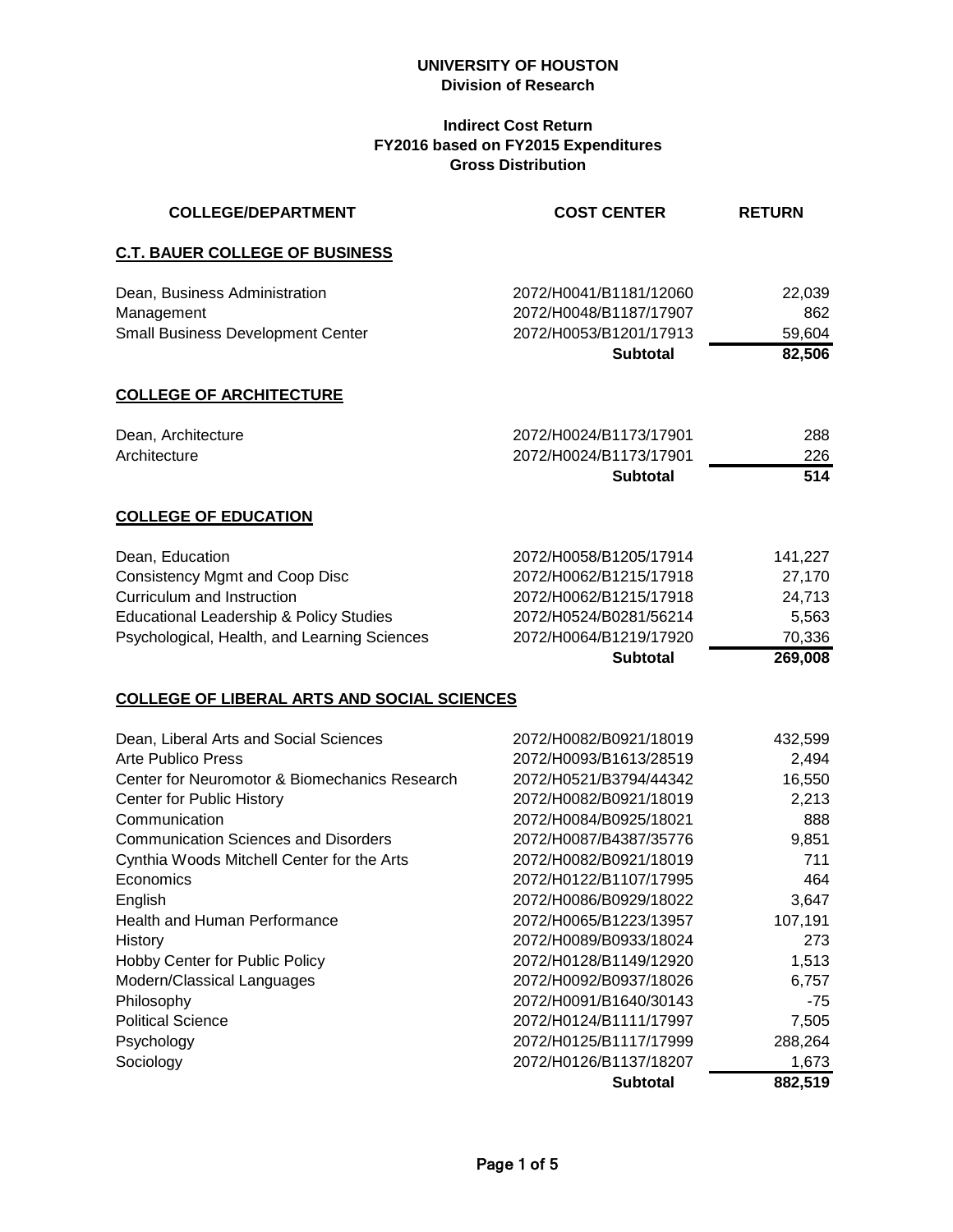### **Indirect Cost Return FY2016 based on FY2015 Expenditures Gross Distribution**

### **COLLEGE/DEPARTMENT COST CENTER**

#### **RETURN**

### **COLLEGE OF NATURAL SCIENCES AND MATHEMATICS**

|                                                 | <b>Subtotal</b>        | 2,714,318 |
|-------------------------------------------------|------------------------|-----------|
| Physics                                         | 2072/H0112/B1041/18187 | 322,594   |
| <b>Mathematics</b>                              | 2072/H0110/B1031/18083 | 137,332   |
| Institute for Nanoenergy                        | 2072/H0545/B3797/45491 | 3.059     |
| Institute for Climate and Atmospheric Science   | 2072/H0429/B1667/31882 | 15,909    |
| <b>Houston Coastal Center</b>                   | 2072/H0271/B4473/47017 | 2,917     |
| Earth & Atmospheric Sciences                    | 2072/H0109/B1023/18078 | 158,660   |
| <b>Computer Science</b>                         | 2072/H0108/B1011/18071 | 235,658   |
| Chemistry                                       | 2072/H0107/B0991/14002 | 177,914   |
| Center for Nuclear Receptors and Cell Signaling | 2072/H0515/B3766/43613 | 73,548    |
| Biology/Biochemistry                            | 2072/H0104/B0951/18030 | 297,888   |
| <b>Biology of Behavior Institute</b>            | 2072/H0552/B2720/46572 | 4,613     |
| Dean, Natural Sciences and Mathematics          | 2072/H0102/B0945/18028 | 1,284,224 |
|                                                 |                        |           |

#### **COLLEGE OF OPTOMETRY**

| <b>Optometry Vision Sciences</b>                   | 2072/H0113/B1161/17864 | 872,486 |
|----------------------------------------------------|------------------------|---------|
|                                                    | <b>Subtotal</b>        | 872,486 |
| <b>COLLEGE OF PHARMACY</b>                         |                        |         |
| Dean, Pharmacy                                     | 2072/H0116/B1067/12065 | 275,978 |
| Clinical Pharmacy & Administration                 | 2072/H0118/B1097/18210 | 78,739  |
| Heart and Kidney Institute                         | 2072/H0117/B1079/18201 | 76,758  |
| Institute for Community Health                     | 2072/H0501/B1844/41073 | 1,006   |
| Institute for Drug Education and Research          | 2072/H0422/B1621/32619 | 553     |
| Pharm Health Outcomes & Policy                     | 2072/H0571/B0283/56282 | 2,873   |
| <b>Pharmacological and Pharmaceutical Sciences</b> | 2072/H0117/B1069/18198 | 175,696 |
|                                                    | <b>Subtotal</b>        | 611,603 |
| <b>COLLEGE OF TECHNOLOGY</b>                       |                        |         |
| Dean, Technology                                   | 2072/H0136/B1151/17859 | 124,479 |
| Center for Information Security. Research and Edu  | 2072/H0554/B4472/46996 | 4.072   |

|                                                   | <b>Subtotal</b>        | 233,303 |
|---------------------------------------------------|------------------------|---------|
| <b>Texas Manufacturing Assistance Center</b>      | 2072/H0281/B1676/32617 | 10.550  |
| Human Development and Consumer Science            | 2072/H0140/B1675/32557 | 10,812  |
| <b>Engineering Technology</b>                     | 2072/H0139/B1674/32555 | 71,924  |
| <b>Construction Management</b>                    | 2072/H0559/B0580/58457 | 18      |
| Center for Technology Literacy                    | 2072/H0423/B2732/46882 | 10,997  |
| Center for Life Sciences Technology               | 2072/H0468/B4430/43588 | 451     |
| Center for Information Security, Research and Edu | 2072/H0554/B4472/46996 | 4,072   |
|                                                   |                        |         |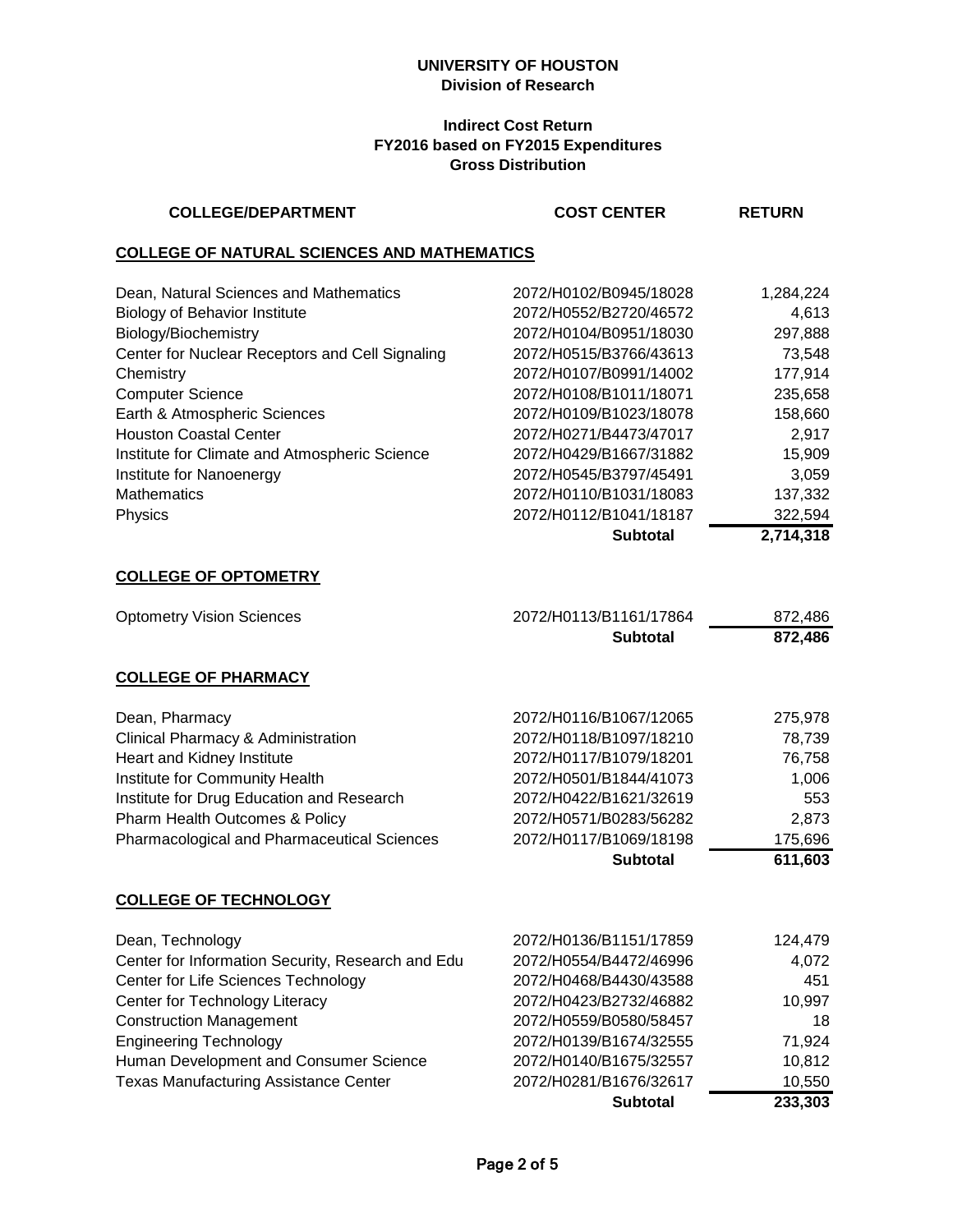### **Indirect Cost Return FY2016 based on FY2015 Expenditures Gross Distribution**

| <b>COLLEGE/DEPARTMENT</b>                         | <b>COST CENTER</b>     | <b>RETURN</b> |
|---------------------------------------------------|------------------------|---------------|
| <b>CULLEN COLLEGE OF ENGINEERING</b>              |                        |               |
| Dean, Engineering                                 | 2072/H0066/B0862/17895 | 1,773,440     |
| <b>Biomedical Engineering</b>                     | 2072/H0071/B3793/44312 | 194,317       |
| Center for Innovative Grouting Materials and Tech | 2072/H0069/B0919/18018 | 50,361        |
| Center for Integrated Bio and Nano Systems        | 2072/H0070/B0886/18123 | 17,464        |
| <b>Chemical Engineering</b>                       | 2072/H0067/B0864/17896 | 435,433       |
| Civil Engineering                                 | 2072/H0068/B0882/18122 | 279,901       |
| <b>Electrical &amp; Computer Engineering</b>      | 2072/H0070/B0886/18123 | 336,170       |
| <b>Industrial Engineering</b>                     | 2072/H0072/B0892/18009 | 24,132        |
| <b>Mechanical Engineering</b>                     | 2072/H0073/B0896/18011 | 339,816       |
| Nanosystem Manufacturing Center                   | 2072/H0070/B0886/18123 | 53,698        |
| National Center for Airborne Laser Mapping        | 2072/H0541/B2218/45956 | 219,188       |
| SW Public Safety Technology Center                | 2072/H0455/B1804/37929 | 2,661         |
| Texas Hurricane Center for Innovative Technology  | 2072/H0512/B4450/43616 | 13,560        |
| <b>Wind Energy Center</b>                         | 2072/H0503/B3693/41306 | $-2,255$      |
|                                                   | <b>Subtotal</b>        | 3,737,885     |
| <b>DIVISION OF RESEARCH</b>                       |                        |               |
| VP-Research                                       | 2072/H0233/B0818/18094 | 307,900       |
| Advanced Manufacturing Institute                  | 2072/H0579/B0397/56520 | 4,324         |
| Center for Advanced Computing and Data Systems    | 2072/H0246/B0822/18096 | 82,437        |
| <b>Center for Advanced Materials</b>              | 2072/H0453/B1730/36385 | 23,240        |
| Center for Biomedical & Environmental Genomics    | 2072/H0546/B3838/45612 | 7,087         |
| Institute for Molecular Design                    | 2072/H0103/B1065/18197 | $-4,149$      |
| <b>TcSUH</b>                                      | 2072/H0452/B0848/36896 | 316,720       |
| <b>Texas Obesity Research Center</b>              | 2072/H0500/B4422/42126 | 84,544        |
| <b>TIMES</b>                                      | 2072/H0288/B1691/34116 | 362,128       |
|                                                   | <b>Subtotal</b>        | 1,184,231     |
| <b>GRADUATE COLLEGE OF SOCIAL WORK</b>            |                        |               |
| Dean, Social Work                                 | 2072/H0129/B1169/10692 | 72,619        |
| Center for Drug and Social Policy Research        | 2072/H0508/B1171/43463 | 3,245         |
| Center for Health Equities & Evaluation Research  | 2072/H0662/B1171/48442 | 4,055         |
| Child & Family for Innovative Research            | 2072/H0509/B1171/43450 | 53,183        |
| <b>Community Projects - Social Work</b>           | 2072/H0129/B1169/10692 | $-22$         |
|                                                   | <b>Subtotal</b>        | 133,081       |
|                                                   |                        |               |

# **HILTON COLLEGE OF HOTEL AND RESTAURANT MANAGEMENT**

| Hotel and Restaurant Management | 2072/H0081/B1165/17866 | 26.499 |
|---------------------------------|------------------------|--------|
|                                 | <b>Subtotal</b>        | 26.499 |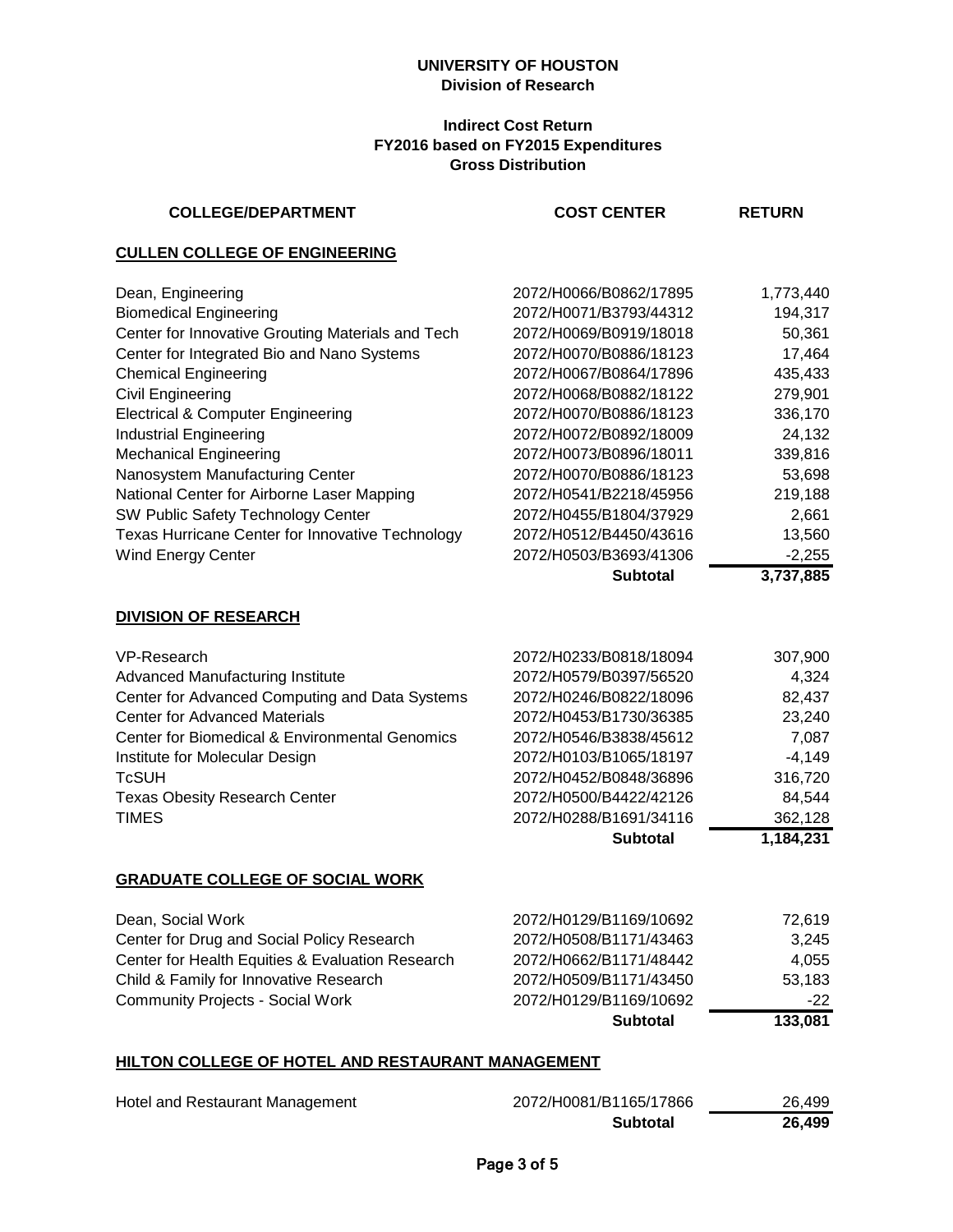# **Indirect Cost Return FY2016 based on FY2015 Expenditures Gross Distribution**

| <b>COLLEGE/DEPARTMENT</b>                                                              | <b>COST CENTER</b>                                                                            | <b>RETURN</b>                       |
|----------------------------------------------------------------------------------------|-----------------------------------------------------------------------------------------------|-------------------------------------|
| <b>HONORS COLLEGE</b>                                                                  |                                                                                               |                                     |
| Dean, Honors College                                                                   | 2072/H0078/B2877/49832<br><b>Subtotal</b>                                                     | 15<br>15                            |
| SENIOR V.P. FOR ACADEMIC AFFAIRS AND PROVOST                                           |                                                                                               |                                     |
| Senior V.P. for Academic Affairs and Provost<br>Challenger Program<br><b>UH Energy</b> | 2072/H0005/B0810/11889<br>2072/H0578/B0273/56131<br>2072/H0567/B0581/58459<br><b>Subtotal</b> | 14,479<br>4,549<br>24,730<br>43,759 |
| <b>UH LAW CENTER</b>                                                                   |                                                                                               |                                     |
| Dean, Law<br>Law-UH                                                                    | 2072/H0098/B1177/17903<br>2072/H0098/B1177/17903<br><b>Subtotal</b>                           | 15,313<br>12,032<br>27,345          |
| <b>VICE PRESIDENT FOR STUDENT AFFAIRS</b>                                              |                                                                                               |                                     |
| Vice President, Student Affairs<br><b>Childrens Learning Centers</b>                   | 2072/H0205/B0854/17892<br>2072/H0205/B0854/17892<br><b>Subtotal</b>                           | 8,392<br>6,594<br>14,986            |

**Total IDC Returned 10,834,058**